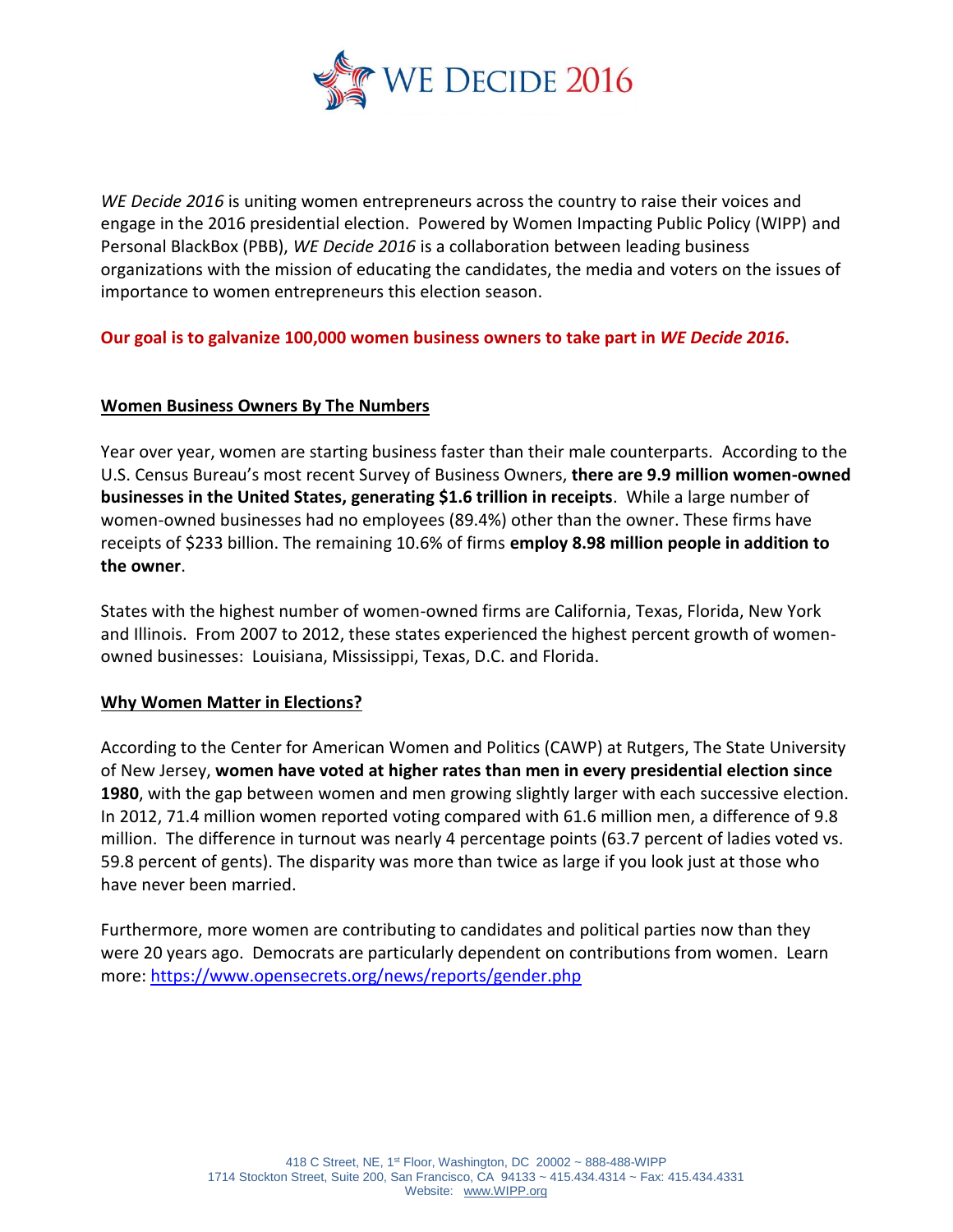## **How Can Women in Business Have Their Voice Heard Through Participation in** *WE Decide 2016*

Women make hundreds of decisions a day that impact their families, their businesses and our country. *WE Decide 2016* gives women in business a collective voice throughout this election and the power to influence the candidates' 2016 campaigns and the next President's agenda. To help women entrepreneurs share their viewpoints, *WE Decide 2016* has launched an online platform providing women with their very own personal polling station to participate in quick polls on hot topics, in depth issue surveys, and discuss the challenges they are facing within their business.

Unlike other polls and online survey platforms, the information you share with *WE Decide 2016* remains confidential and will never be sold to anyone. Through our partnership with Personal BlackBox, a better data relationship company, you have the ability to track and view how you have responded to polls and surveys throughout the entire election year. You get to retain your privacy, while *WE Decide 2016* will take the collective wants, needs and opinions of the women in business participants directly to the candidates to influence future policies.

In addition to offering an avenue for women to speak out, the *WE Decide 2016* site offers information on the candidates, election news, and education for women business owners on how to get involved in both the political process and become an advocate on the issues impacting their business.

## **How Will the Survey & Poll Results Be Used?**

Armed with the insight we receive from women in business via *WE Decide 2016*, a Women in Business Priorities report will be released in June 2016 - just in time for the national conventions to encourage political parties and their candidates to prioritize and discuss issues of significance to women entrepreneurs. Additionally, the collective poll and survey results will be shared throughout this election year with candidates, media and voters.

# **Women in business are united by our decisions every day, and now we have a platform to unite us in the 2016 election to make a positive impact on our future.**

# **Together, WE Decide 2016! Join the movement today by visiting [www.wedecide.org.](http://www.wedecide.org/)**

*Follow us on:* Facebook - <https://www.facebook.com/WEDecide2016?ref=bookmarks> Twitter - [@WED](https://twitter.com/WEDecide2016)ecide2016